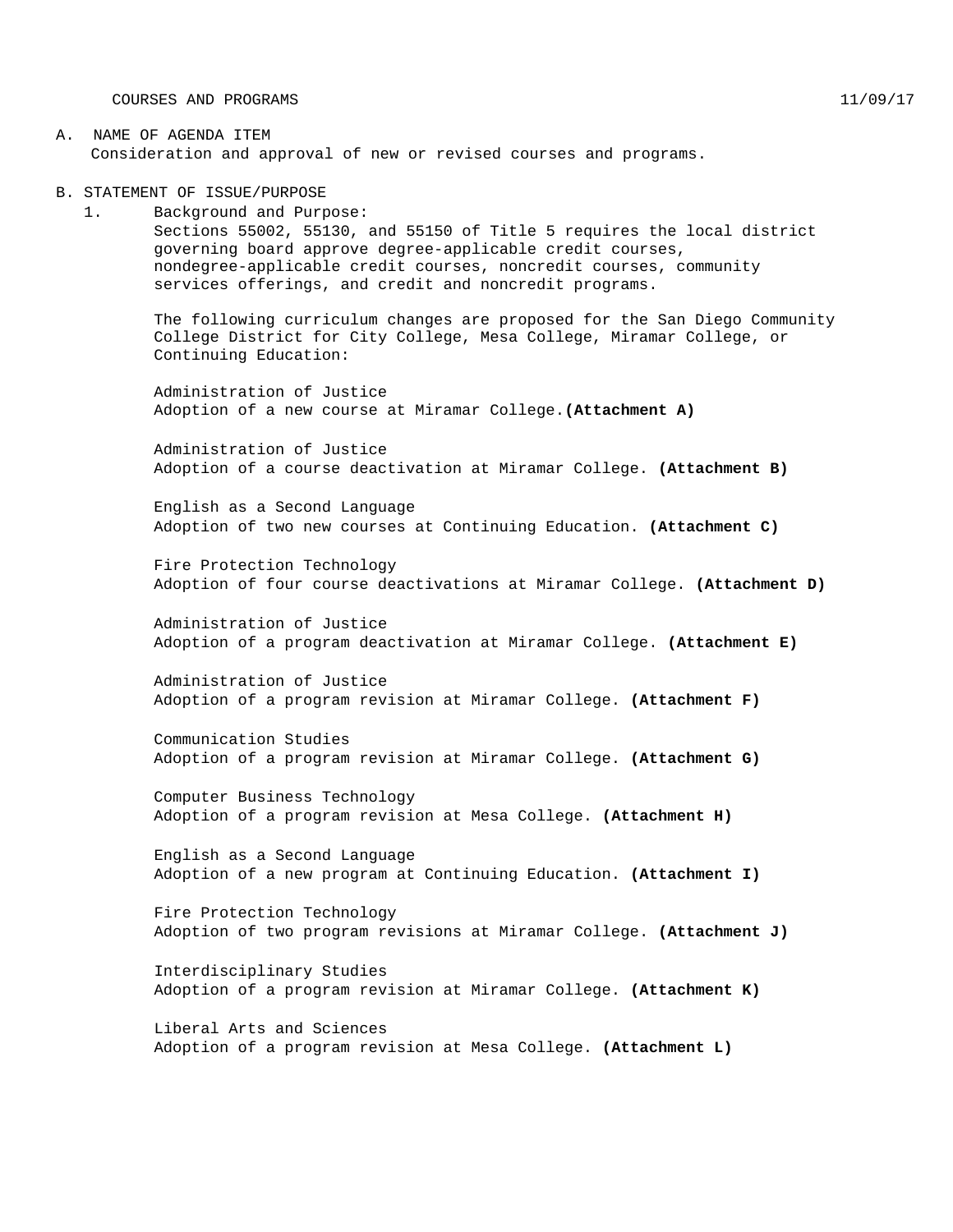- 2. Cost and Funding: There is no additional cost to the District.
- C. PROPOSAL

The Board of Trustees hereby grants authority to take the action outlined in Part A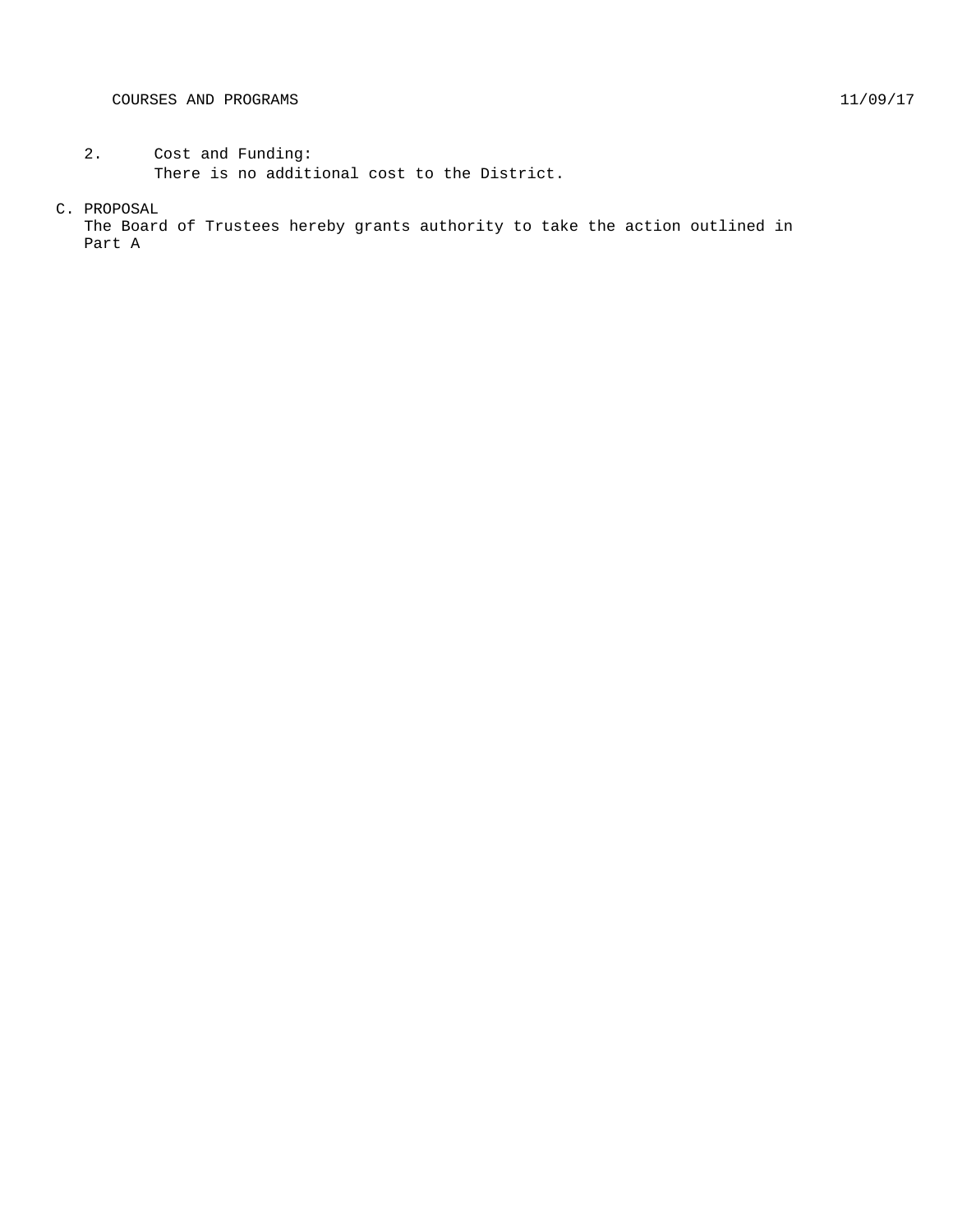Adoption of a new course at Miramar College.

Proposed new course at Miramar College:

### **345 Forensic Evidence Technician (FET) 32 - 40 hours lab, 0.5 units Grade Only**

*Prerequisite:* Administration of Justice 381, Administration of Justice 382, Administration of Justice 383, and Administration of Justice 384, each with a grade of "C" or better, or equivalent. This course provides knowledge and applied skills needed to identify, document, collect, and preserve physical evidence. Topics include types of physical evidence; crime scene preservation and processing; fingerprint processing; deoxyribonucleic acid (DNA) recognition and collection; firearm-related evidence; and photography basics. (FT) Associate Degree Credit only and not Transferable.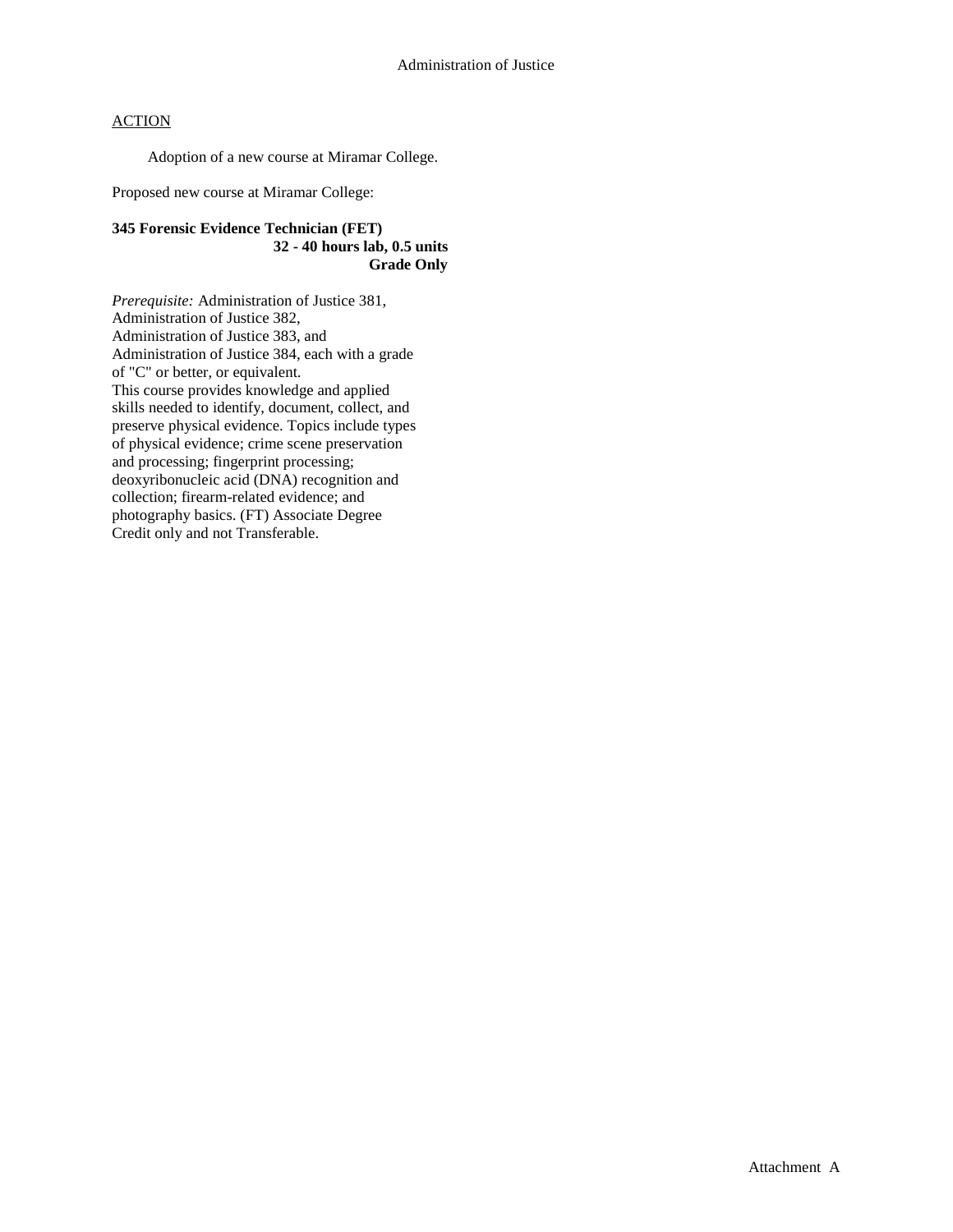Adoption of a course deactivation at Miramar College.

Proposed course deactivation at Miramar College:

## **367 Traffic Collision Computer Aided Diagramming**

### **4 hours lecture, 12 - 20 hours lab, 0.5 units Grade Only**

*Prerequisite:* Administration of Justice 381, Administration of Justice 382, Administration of Justice 383, and Administration of Justice 384, each with a grade of "C" or better, or equivalent Basic POST Certified Academy. This course teaches current law enforcement officers to prepare diagrams of traffic collision scenes using specialized computer software. Topics include manual and electronic data gathering, computer software functions, and collision scene diagram composition. This course is intended for practicing law enforcement officers. (FT) Not applicable to the Associate Degree.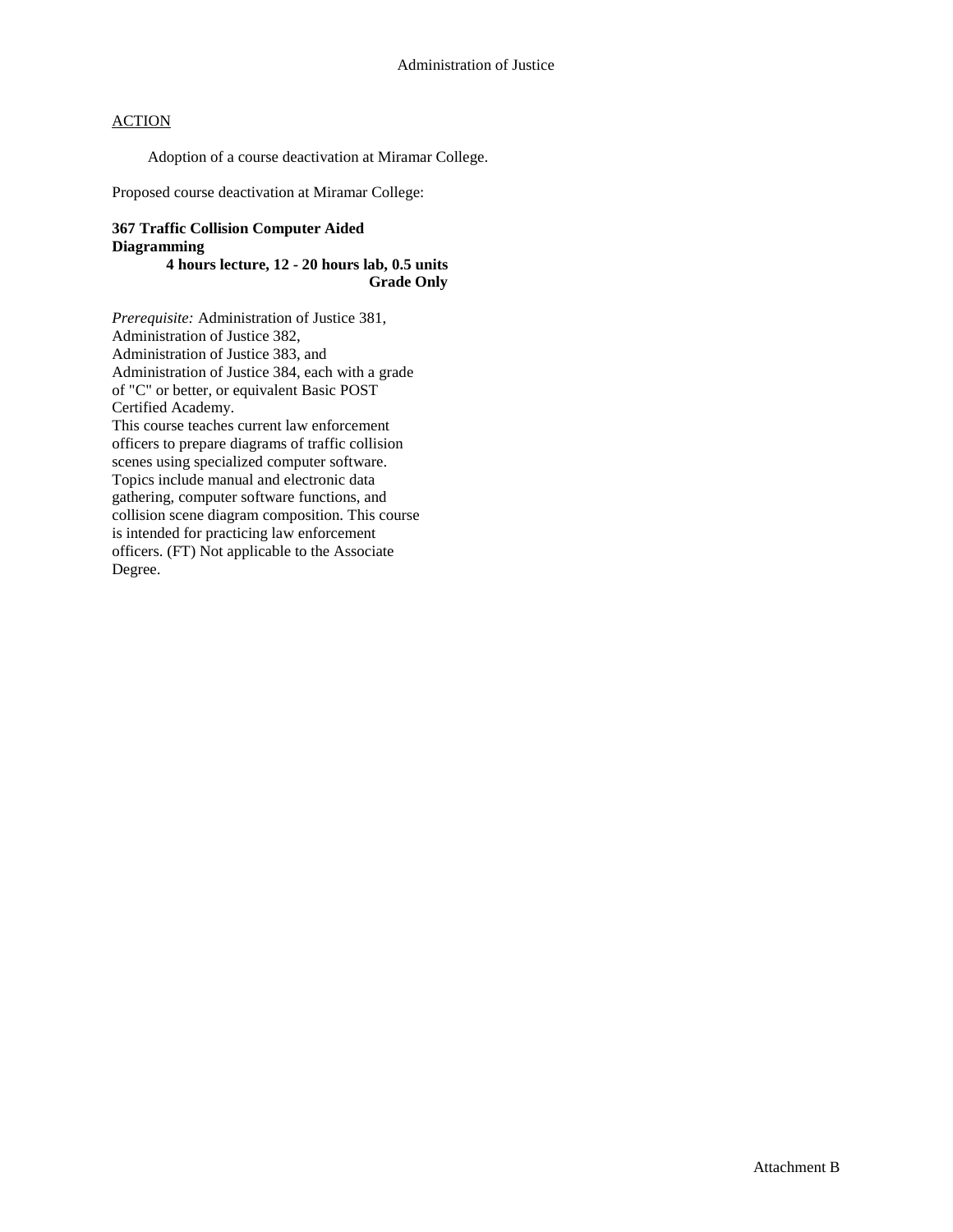Adoption of two new courses at Continuing Education.

Proposed new courses at Continuing Education:

### **ESLA 450 ESL BEGINNING CONVERSATION**

This course provides instruction and extensive practice to develop beginning level ESL students' listening, pronunciation, vocabulary, grammar and conversation skills. Instruction includes focused listening activities, pronunciation drills, vocabulary development, grammar review, and conversation practices. Critical thinking skills and cultural awareness are integrated throughout the course. (FT).

#### **ESLA 451 ESL INT/ADV CONVERSATION**

Advisories: ESL Beginning Conversation and ESL Intermediate Low, or equivalent. This course develops students' listening and speaking skills to function effectively in, professional, academic and social settings. Instruction focuses on comprehending and interpreting information presented orally and/or in writing and participating in a range of collaborative discussions. Extensive practice in listening and speaking is emphasized. Critical thinking skills and diversity awareness are integrated throughout the course. (FT).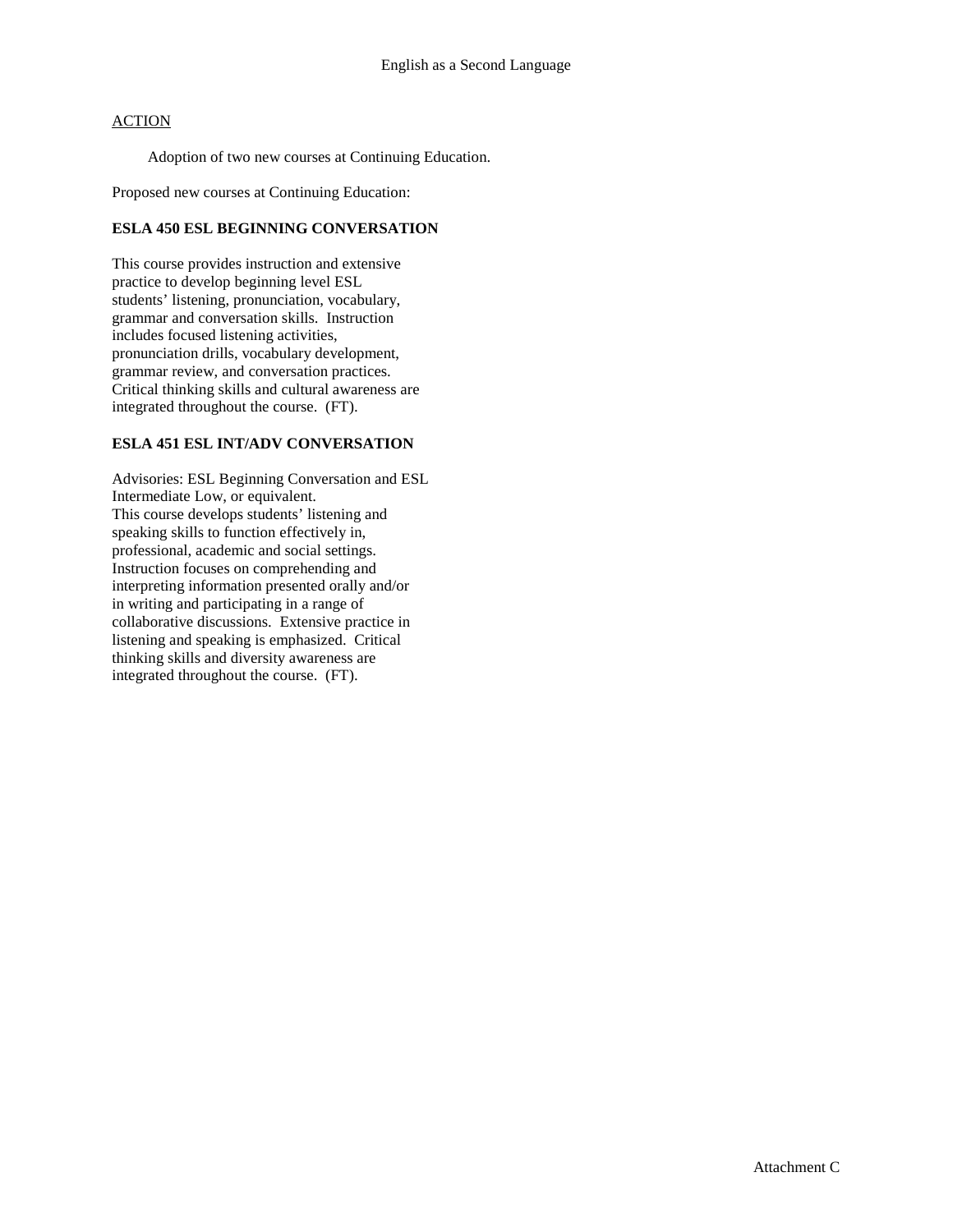Adoption of four course deactivations at Miramar College.

Proposed course deactivations at Miramar College:

### **326A Training Instructor 1A: Cognitive Lesson Delivery**

**32 - 40 hours lab, 0.5 units Grade Only**

*Advisory:* English 47A or English 48 and English 49, each with a grade of "C" or better, or equivalent or Assessment Skill Levels R5 and W5.

*Limitation on Enrollment:* This course is not open to students with previous credit for Fire Technology 226, Fire Protection Technology 226, Fire Protection Technology 204B or Fire Protection Technology 206A.

This course provides training for prospective instructors within the fire technology field. Topics include the identification of training needs; course objectives and content; levels of instruction, student objectives; vocational lesson plan development; and instructional techniques for vocational subjects. This course is required for students preparing for Fire Officer and/or teaching in the State Fire Marshal System. It is intended for practicing firefighters or students majoring in Fire Protection Technology. (FT) Associate Degree Credit & transfer to CSU.

#### **326B Training Instructor 1B: Psychomotor Lesson Delivery**

**32 - 40 hours lab, 0.5 units Grade Only**

*Advisory:* English 47A or English 48 and English 49, each with a grade of "C" or better, or equivalent or Assessment Skill Levels R5 and W5.

*Limitation on Enrollment:* This course is not open to students with previous credit for Fire Technology 225, Fire Protection Technology 225, Fire Protection Technology 204A, or Fire Protection Technology 206B.

This California State Fire Academy course prepares students to provide training within their fire departments or to teach community college fire technology courses. Topics include identification of training needs, course objectives, and content; establishment of levels of instruction and measurable student objectives; the psychology of learning; and evaluation of effectiveness. This course is required for students preparing for Fire Officer and/or teaching in the State Fire Marshal System. It is intended for practicing firefighters or students majoring in Fire Protection Technology. (FT) Associate Degree Credit & transfer to CSU.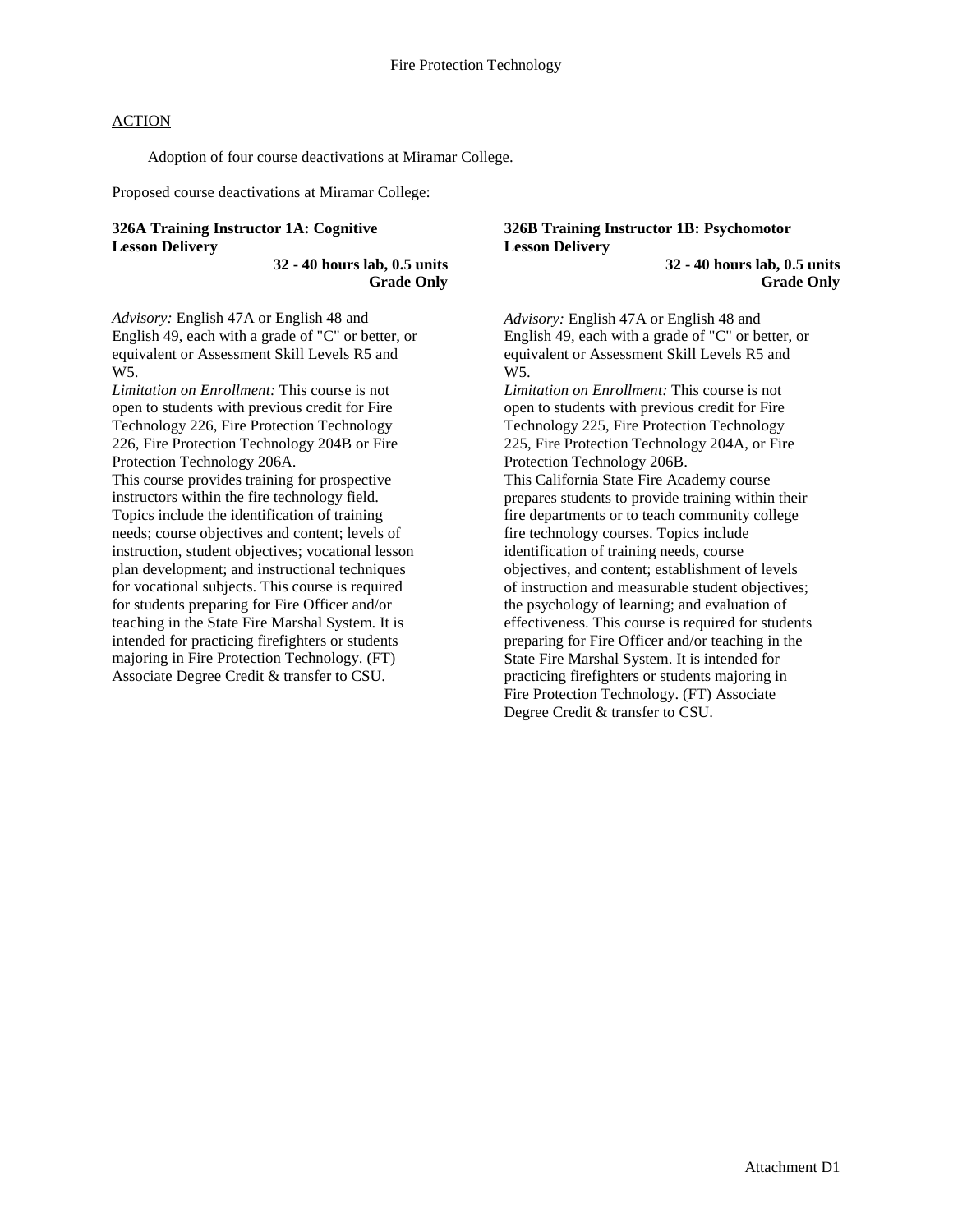#### **328A Fire Management I**

**40 - 40 hours lecture, 2 units Grade Only**

*Advisory:* English 47A or English 48 and English 49, each with a grade of "C" or better, or equivalent or Assessment Skill Levels R5 and W5.

*Limitation on Enrollment:* This course is not open to students with previous credit for Fire Technology 229, Fire Protection Technology 201 or Fire Protection Technology 229. This course prepares or enhances the first line supervisor's ability to supervise subordinates. It introduces key management concepts and practices utilized in the California Fire Service. Topics include decision making, time management, leadership styles, personnel evaluations, and counseling guidelines. This course is intended for current or prospective future firefighters. (FT) Associate Degree Credit only and not Transferable.

#### **330A Fire Prevention I**

**32 - 36 hours lab, 0.5 units Grade Only**

*Advisory:* English 47A or English 48 and English 49, each with a grade of "C" or better, or equivalent or Assessment Skill Levels R5 and W5.

This course provides an overview of fire prevention codes and ordinances, inspection practices, and key hazards. Topics include the Fire Company Officer's role in fire prevention, the relationship between life safety and building construction, the elements of a quality company inspection program, and how to address complex hazards encountered during an inspection. This course is part of the California State Fire Training curriculum. It is intended for current firefighters seeking training as entry-level Fire Company Officers. (FT) Associate Degree Credit only and not Transferable.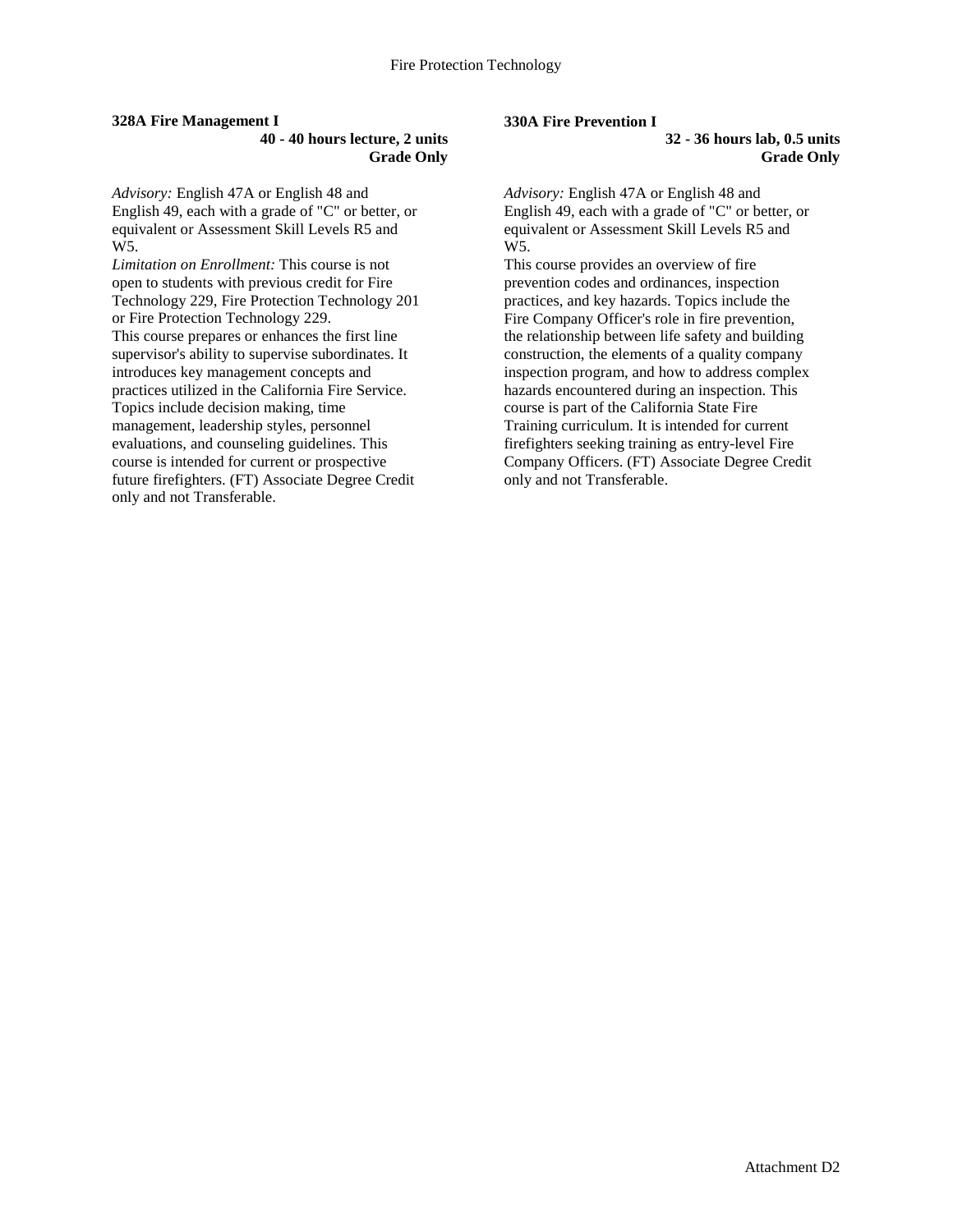Adoption of a program deactivation at Miramar College.

Proposed program deactivation at Miramar College:

# **Certificate of Performance P.C. 832 Laws of Arrest—Firearms**

**Courses Required for the Major: Units** ADJU 357B 832 PC Firearms .........................0.5

**Total Units = 0.5**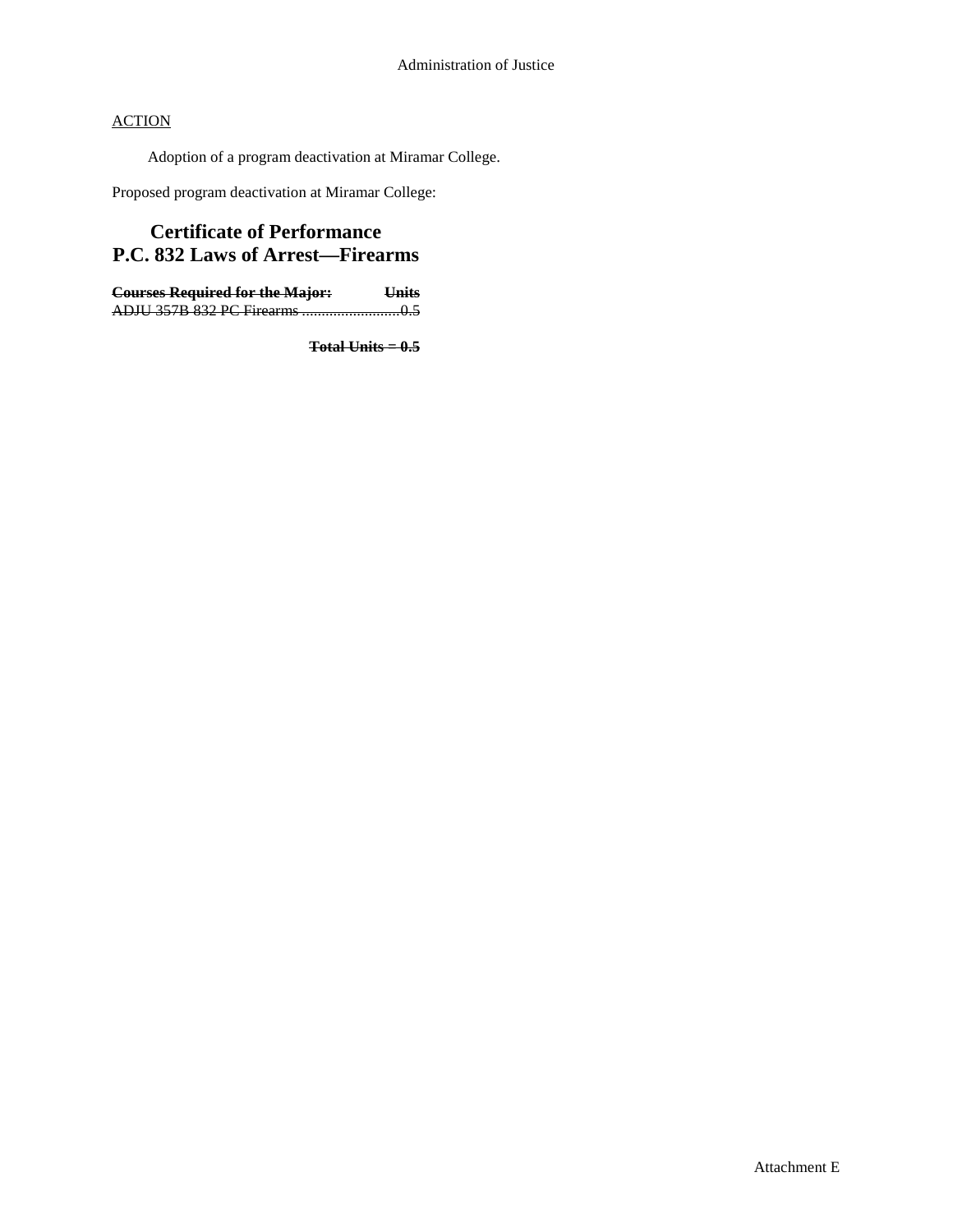Adoption of a program revision at Miramar College.

Proposed program revision at Miramar College:

# **Certificate of Achievement Advanced Traffic Accident Investigation**

| <b>Courses Required for the Major:</b><br>Units  |
|--------------------------------------------------|
| ADJU 381 POST Certified Regional Academy         |
|                                                  |
| ADJU 382 POST Certified Regional Academy         |
|                                                  |
| ADJU 383 POST Certified Regional Academy         |
|                                                  |
| ADJU 384 POST Certified Regional Academy         |
|                                                  |
| <b>ADJU 322A Basic Traffic Accident</b>          |
|                                                  |
| ADJU 304A Intermediate Traffic Accident          |
|                                                  |
| ADJU 305A Advanced Traffic Accident              |
|                                                  |
| ADJU 332A POST Certified Driving Under the       |
|                                                  |
| ADJU 366 Radar-Laser Operator (LIDAR)  0.2       |
| <b>ADJU 367 Traffic Collision Computer Aided</b> |
|                                                  |
|                                                  |

**Total Units = 29.7 29.2**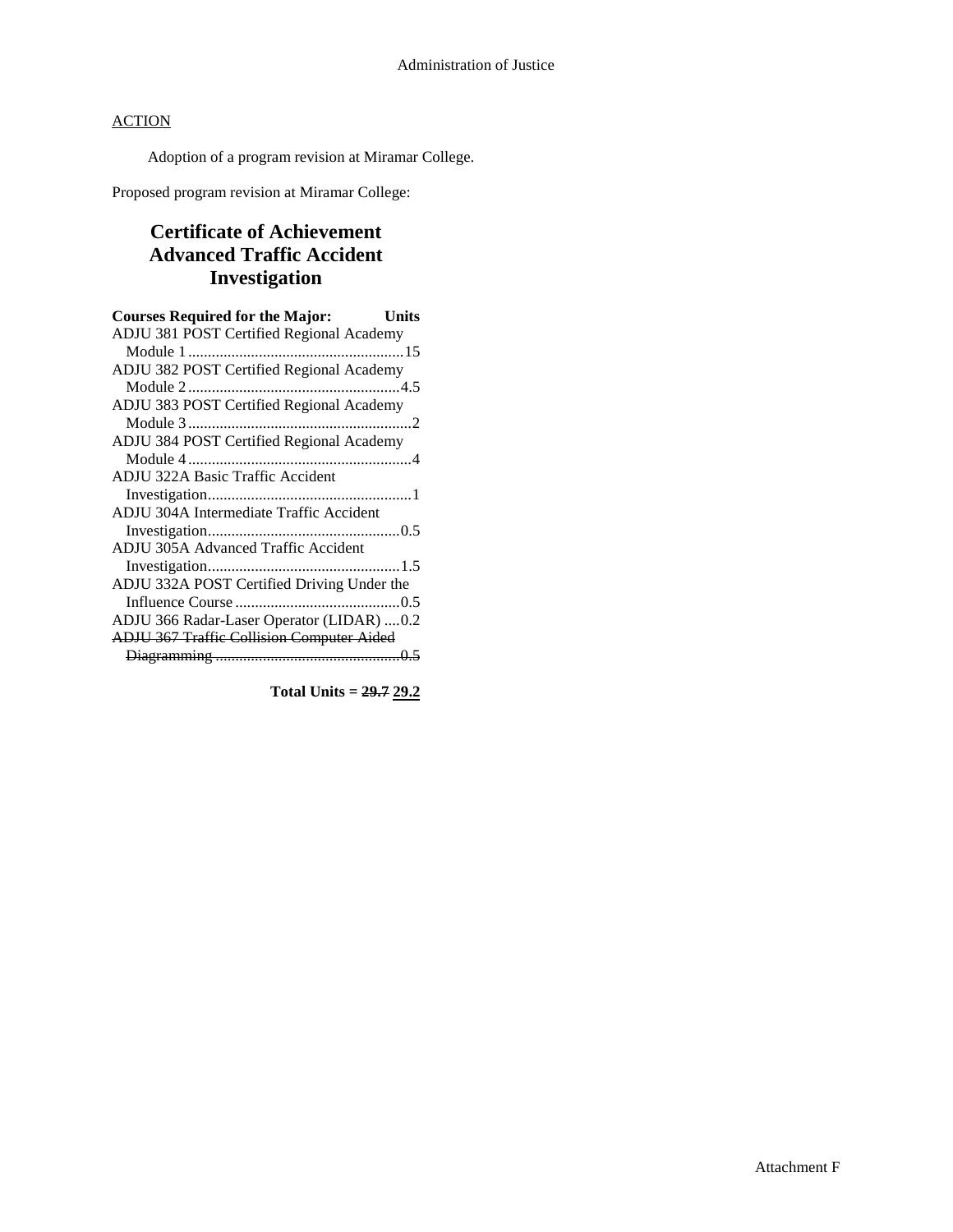Adoption of a program revision at Miramar College.

Proposed program revision at Miramar College:

## **Associate in Arts for Transfer Degree Communication Studies**

| <b>Courses Required for the Major:</b> | <b>Units</b> |
|----------------------------------------|--------------|
| COMS 103 Oral Communication 3          |              |
| COMS 135 Interpersonal Communication 3 |              |
|                                        |              |

*(It is recommended that students select courses that meet lower division major preparation requirements for their transfer university)*

| Select two of the following courses:<br><b>Units</b> |  |
|------------------------------------------------------|--|
| COMS 135 Interpersonal Communication 3               |  |
|                                                      |  |
| COMS 170 Small Group Communication 3                 |  |
| COMS 180 Intercultural Communication 3               |  |
| <b>JOUR 202 Introduction to Mass</b>                 |  |
|                                                      |  |
| <b>ENGL 205 Critical Thinking and Intermediate</b>   |  |
|                                                      |  |
| ENGL 210 American Literature I 3                     |  |
| ENGL 211 American Literature II 3                    |  |
| ENGL 215 English Literature I: 800-1799 3            |  |
| <b>ENGL 216 English Literature II:</b>               |  |
|                                                      |  |
| <b>HIST 105 Introduction to Western</b>              |  |
|                                                      |  |
| <b>MATH 119 Elementary Statistics or</b>             |  |
| PSYC 258 Behavioral Science Statistics 3             |  |
| PSYC 101 General Psychology 3                        |  |
| (It is recommended that students select courses      |  |
| that meet lower division major preparation           |  |
| requirements for their transfer university)          |  |

| Select one of the following courses (not        |
|-------------------------------------------------|
| selected above):<br><b>Units</b>                |
| <b>Select two of the following courses (not</b> |
| selected above):<br><b>Units</b>                |
| COMS 135 Interpersonal Communication 3          |
|                                                 |
| COMS 170 Small Group Communication 3            |
| COMS 180 Intercultural Communication 3          |
| COMS 201 Communication and Community3           |
| <b>JOUR 202 Introduction to Mass</b>            |
|                                                 |
| <b>ANTH 103 Introduction to Cultural</b>        |
|                                                 |
| ENGL 205 Critical Thinking and Intermediate     |
|                                                 |
| ENGL 210 American Literature I3                 |
|                                                 |
| ENGL 215 English Literature I: 800-1799 3       |
| <b>ENGL 216 English Literature II:</b>          |
|                                                 |
| HIST 105 Introduction to Western                |
|                                                 |
| MATH 119 Elementary Statistics or               |
| PSYC 258 Behavioral Science Statistics 3        |
| PSYC 101 General Psychology 3                   |
| SOCO 101 Principles of Sociology 3              |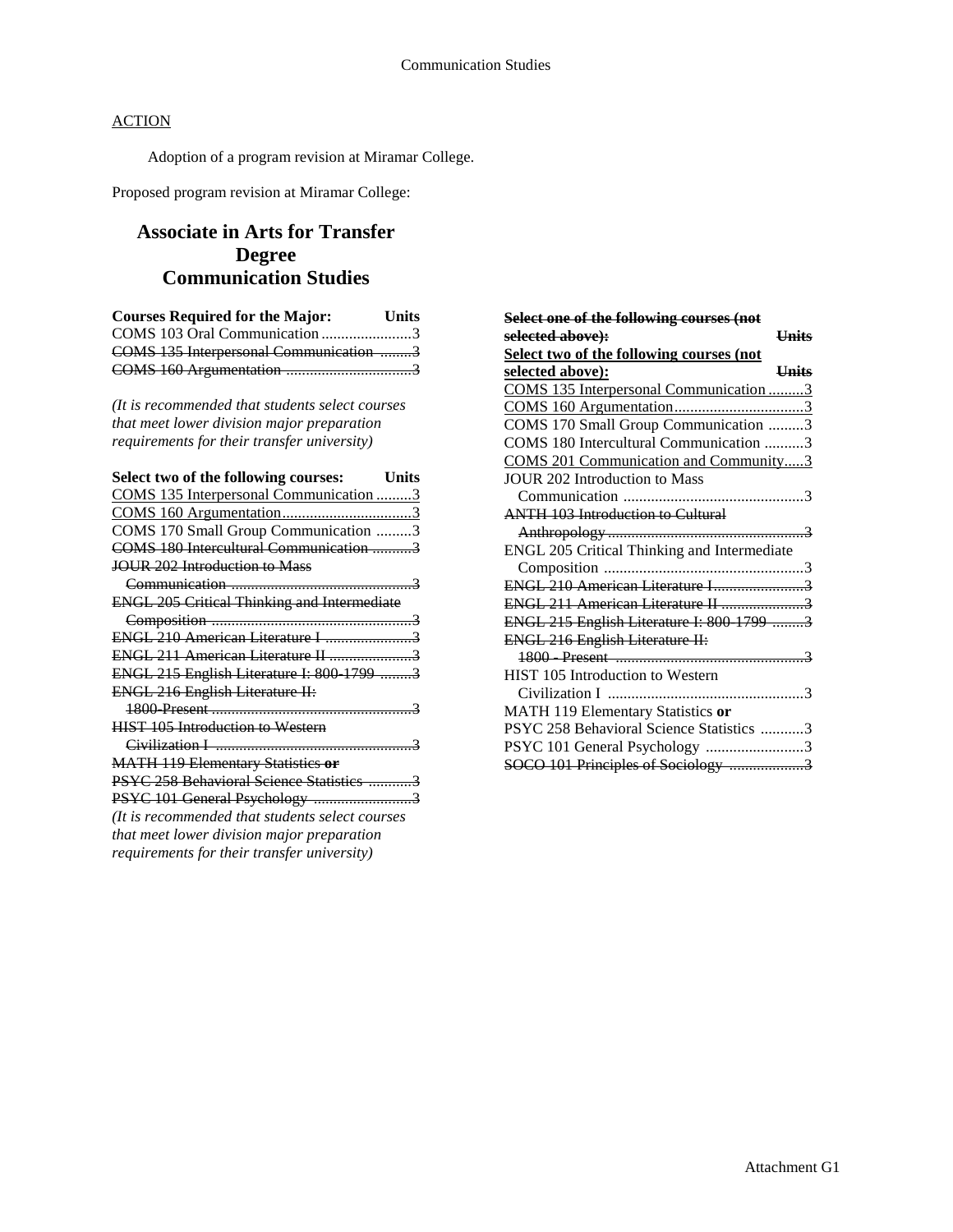| Select one of the following courses (not           |  |
|----------------------------------------------------|--|
| selected above):<br>Units                          |  |
| COMS 135 Interpersonal Communication 3             |  |
|                                                    |  |
| COMS 170 Small Group Communication3                |  |
| COMS 180 Intercultural Communication3              |  |
| COMS 201 Communication and Community3              |  |
| JOUR 202 Introduction to Mass                      |  |
|                                                    |  |
| <b>ANTH 103 Introduction to Cultural</b>           |  |
|                                                    |  |
| <b>ENGL 205 Critical Thinking and Intermediate</b> |  |
|                                                    |  |
| HIST 105 Introduction to Western                   |  |
|                                                    |  |
| <b>MATH 119 Elementary Statistics or</b>           |  |
| PSYC 258 Behavioral Science Statistics3            |  |
| PSYC 101 General Psychology 3                      |  |
| SOCO 101 Principles of Sociology 3                 |  |
| (It is recommended that students select courses    |  |
| that meet lower division major preparation         |  |
| requirements for their transfer university)        |  |
|                                                    |  |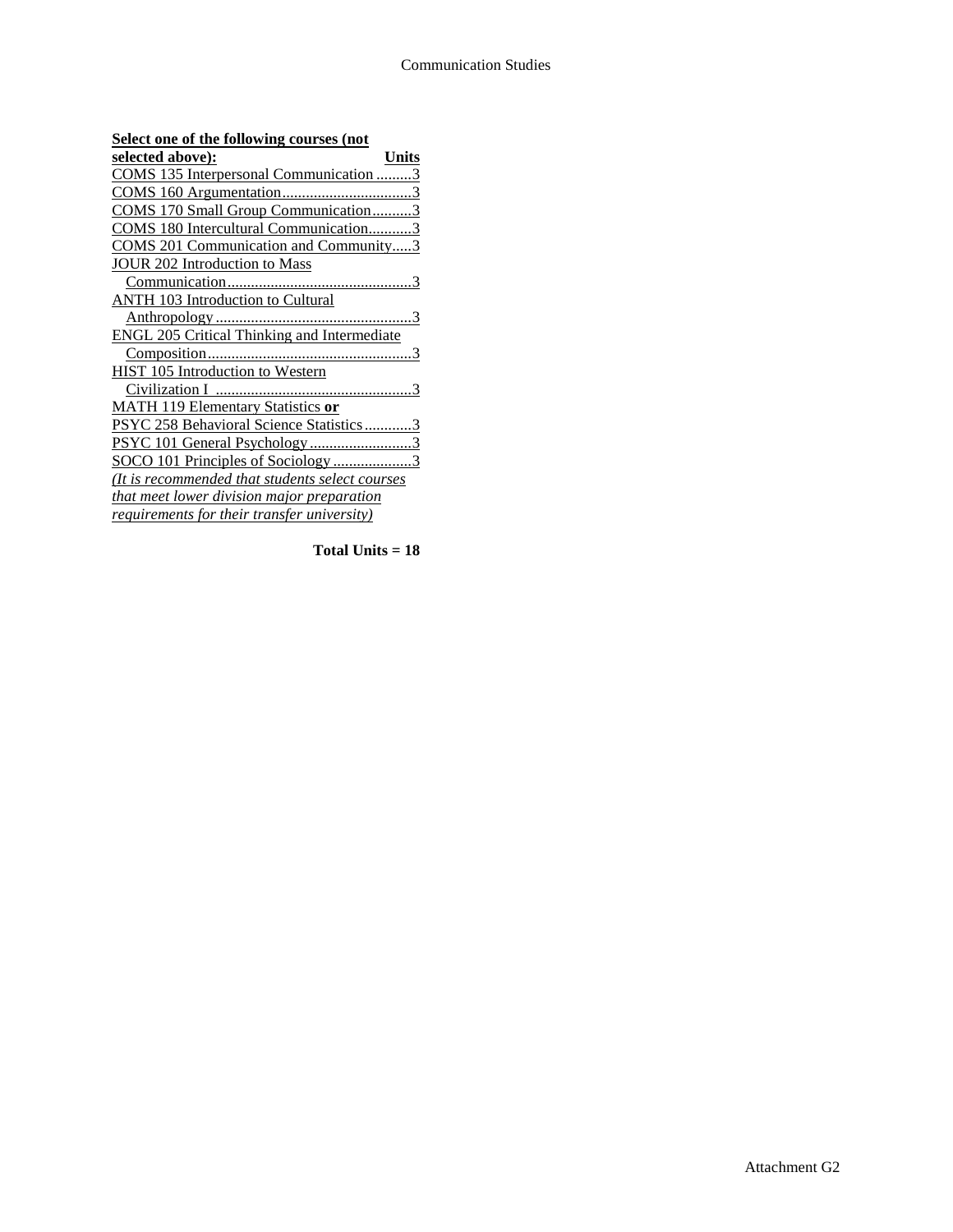Adoption of a program revision at Mesa College.

Proposed program revision at Mesa College:

# **Associate of Science Degree Microcomputer Applications**

| <b>Courses Required for the Major:</b><br><b>Units</b> |  |
|--------------------------------------------------------|--|
| CBTE 101 Basic Computer Keyboarding 1                  |  |
| or                                                     |  |
|                                                        |  |
| or                                                     |  |
| CBTE 103 Beginning Computer Keyboarding3               |  |
| CBTE 120 Beginning Microsoft Word2                     |  |
| CBTE 122 Intermediate Microsoft Word3                  |  |
|                                                        |  |
| <b>CBTE 140A Introduction to Microsoft Excel 1</b>     |  |
|                                                        |  |
|                                                        |  |
| CBTE 164 Introduction to Microsoft Outlook1            |  |
| CBTE 170 Desktop Publishing2                           |  |
| CBTE 200 Office Telecommunications 2                   |  |
| CBTE 205 Records Management3                           |  |
| <b>CBTE 210 Computers in Business or</b>               |  |
| CBTE 211 Office Administration3                        |  |
| BUSE 101 Business Mathematics 3                        |  |
| BUSE 119 Business Communications3                      |  |
|                                                        |  |

**Total Units = 26 – 28 24-25**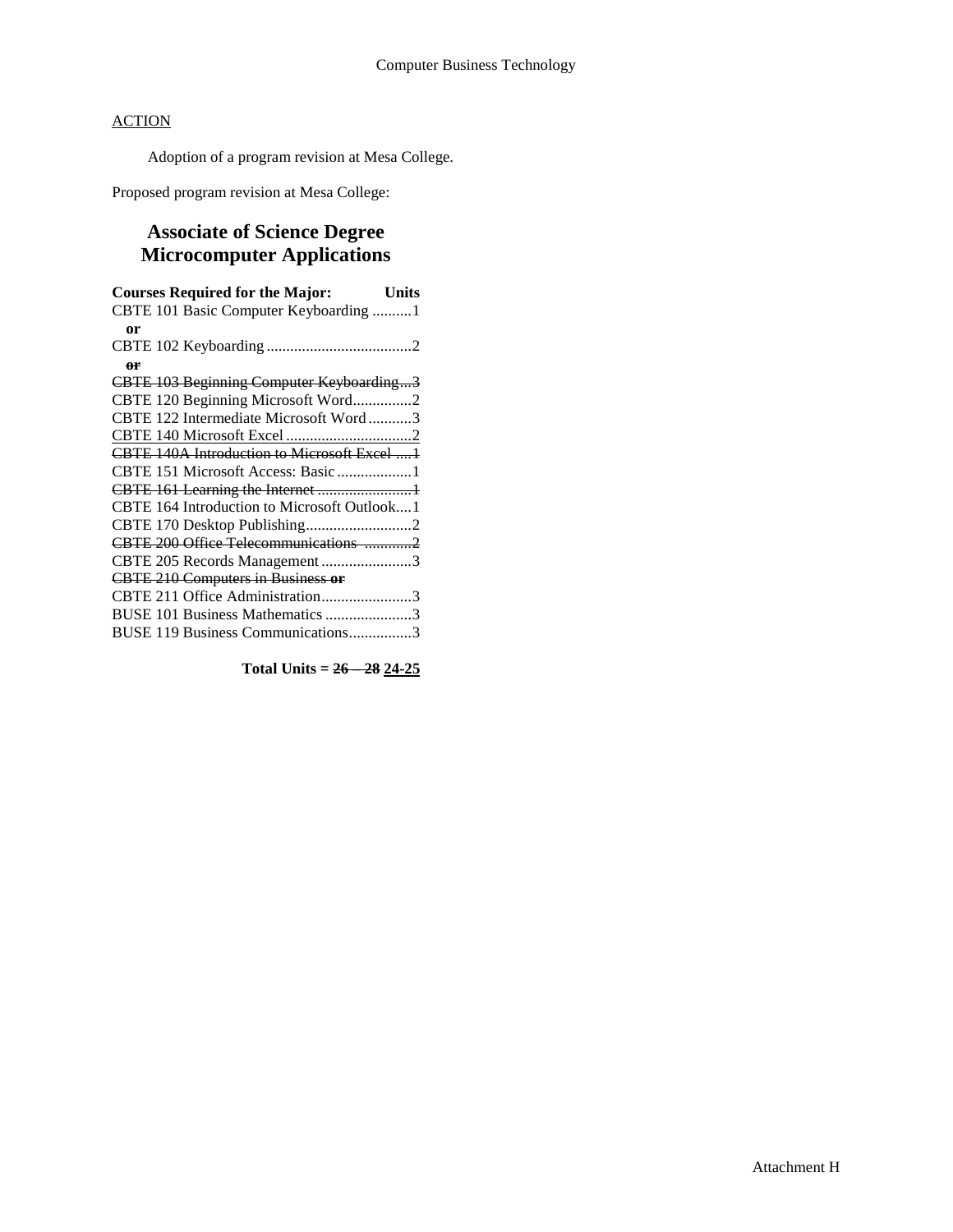Adoption of a new program at Continuing Education.

Proposed new program at Continuing Education:

# **Certificate of Completion ESL Conversation Program**

The ESL Conversation Program provides instruction and extensive practice to advance listening and speaking skills to equip English learners to function successfully in academic, professional and social settings. Instruction includes focused listening activities, pronunciation drills, vocabulary and grammar development and formal/informal conversation. Critical thinking skills and cultural diversity awareness are integrated throughout the program. Students who successfully complete this program are prepared to listen and speak effectively in higher educational settings, vocational training and/or the workplace.

### **The following courses must be taken to complete the program:**

ESLA 450 ESL Beginning Conversation ESLA 451 ESL INT/Adv Conversation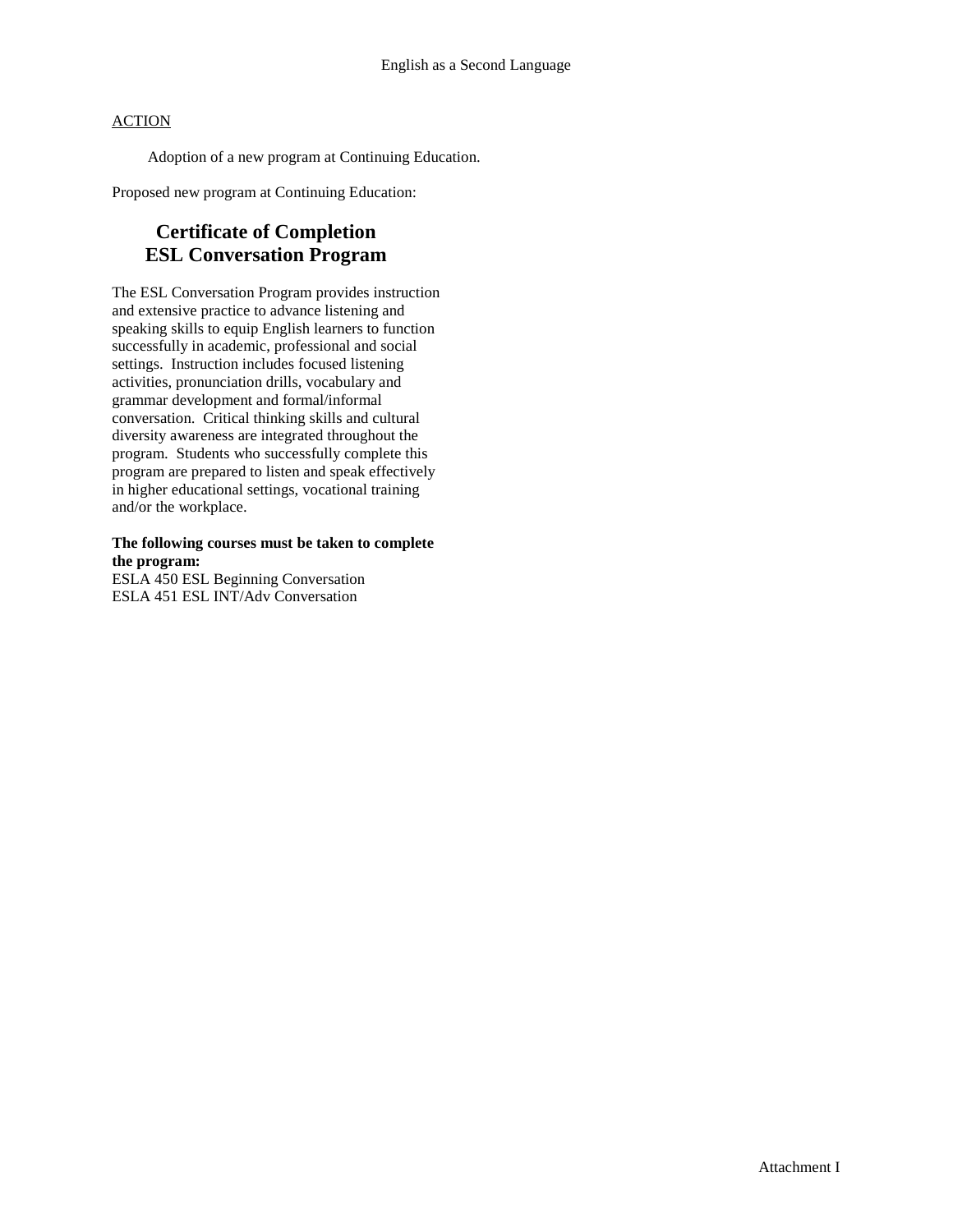Adoption of two program revisions at Miramar College.

Proposed program revisions at Miramar College:

# **Certificate of Achievement Open Water Lifeguard**

| <b>Courses Required for the Major:</b><br><b>Units</b>                |
|-----------------------------------------------------------------------|
| EMGM 105A Emergency Medical Technician -                              |
|                                                                       |
| FIPT 160 Introduction to Open Water                                   |
|                                                                       |
| FIPT 365 All-Terrain Vehicle Operations -                             |
|                                                                       |
| FIPT 366A Personal Watercraft Operations  0.5                         |
| ADJU 357A 832 PC Laws of Arrest 1                                     |
|                                                                       |
| Select 6 Units from the Following: Units<br>ADJU 102 Criminal Law I 3 |
|                                                                       |
| ADJU 106 Diversity and Community                                      |
|                                                                       |
| ADJU 128A Defensive Tactics I 1                                       |
|                                                                       |
| ADJU 128C Defensive Tactics III 1                                     |
| ADJU 128D Defensive Tactics IV 1                                      |
|                                                                       |
|                                                                       |
| ADJU 210 Rules of Evidence3                                           |
| ADJU 230 Constitutional Law I3                                        |
|                                                                       |
| EMGM 050 CPR for Health Care Providers  0.5                           |
| <b>EMGM 106 Emergency Medical Technician -</b>                        |
|                                                                       |
| FIPT 115 Low Angle Rope Rescue 0.5                                    |
| FIPT 168 Lifeguard Beach Management 3.5                               |
| FIPT 309B Emergency Medical Care of the Sick                          |
|                                                                       |
| FIPT 311A Swiftwater Rescue Technician I0.5                           |
| FIPT 324B I-300: Intermediate ICS 0.5                                 |
| FIPT 324C I-400: Advanced ICS 1                                       |
| FIPT 326A Training Instructor 1A: Cognitive                           |
|                                                                       |
| FIPT 326B Training Instructor 1B: Psychomotor                         |
|                                                                       |
| FIPT 326C Training Instructor 1C: Instructional                       |
|                                                                       |
| FIPT 332A Confined Space Rescue                                       |
|                                                                       |
| FIPT 332B Rescue Systems 1: Basic Rescue                              |
|                                                                       |

FIPT 360A Advanced Open Water Lifeguard

| FIPT 363 Refresher, Open Water Lifeguard0.5 |  |
|---------------------------------------------|--|
|                                             |  |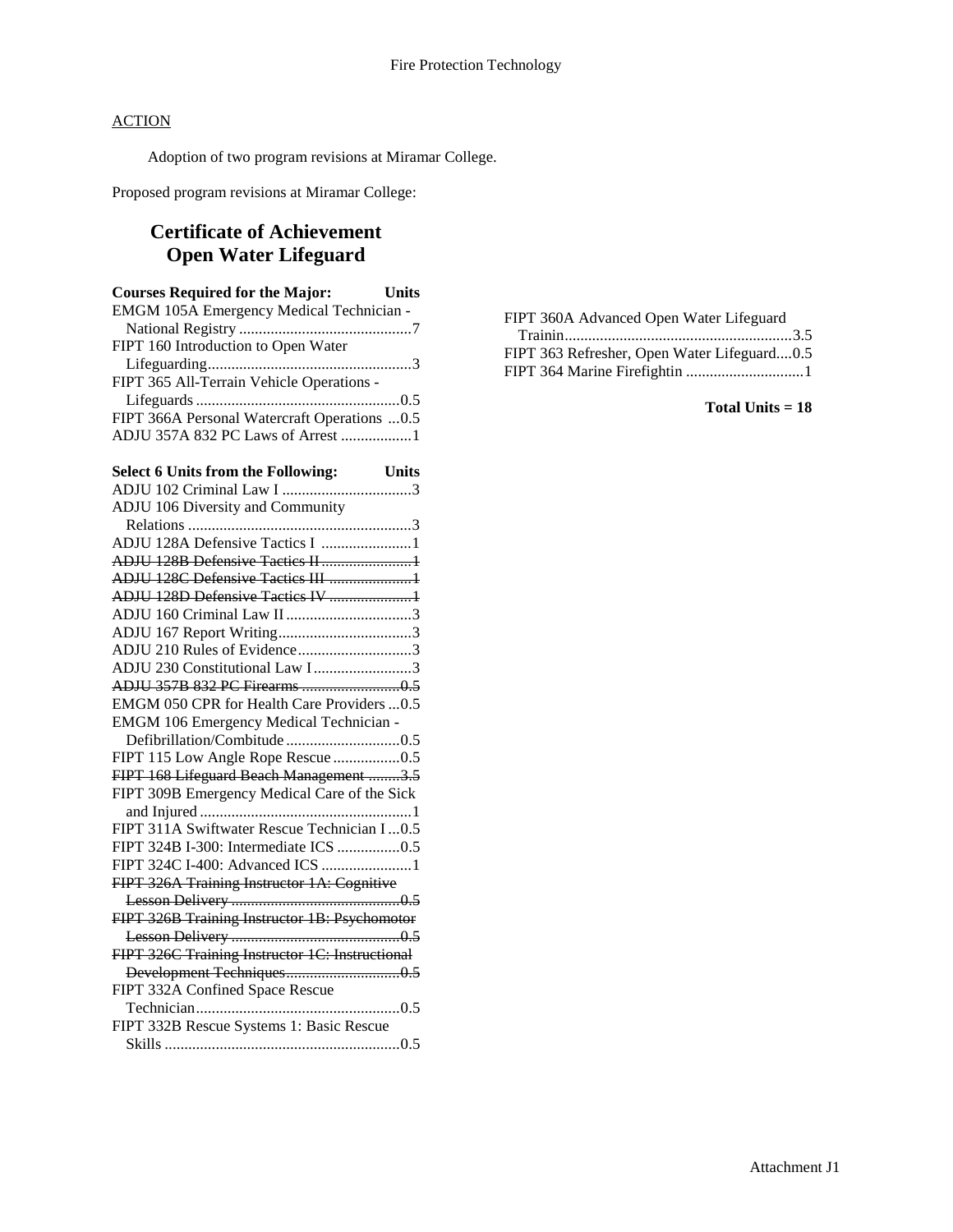## **Associate of Science Degree Open Water Lifeguard**

| <b>Courses Required for the Major:</b><br>Units |
|-------------------------------------------------|
| EMGM 105A Emergency Medical Technician -        |
|                                                 |
| FIPT 160 Introduction to Open Water             |
|                                                 |
| FIPT 365 All-Terrain Vehicle Operations -       |
|                                                 |
| FIPT 366A Personal Watercraft Operations  0.5   |
| ADJU 357A 832 PC Laws of Arrest 1               |
|                                                 |
|                                                 |
|                                                 |
| ADJU 106 Diversity and Community                |
|                                                 |
| ADJU 128A Defensive Tactics I 1                 |
| ADJU 128B Defensive Tactics II 1                |
| ADJU 128C Defensive Tactics III 1               |
| ADJU 128D Defensive Tactics IV 1                |
|                                                 |
| ADJU 167 Report Writing 3                       |
| ADJU 210 Rules of Evidence3                     |
| ADJU 230 Constitutional Law I 3                 |
|                                                 |
| EMGM 050 CPR for Health Care Providers 0.5      |
| <b>EMGM 106 Emergency Medical Technician -</b>  |
| Defibrillation/Combitude 0.5                    |
| FIPT 115 Low Angle Rope Rescue 0.5              |
| FIPT 168 Lifeguard Beach Management 3.5         |
| FIPT 309B Emergency Medical Care of the Sick    |
|                                                 |
| FIPT 311A Swiftwater Rescue Technician I 0.5    |
| FIPT 324B I-300: Intermediate ICS 0.5           |
| FIPT 324C I-400: Advanced ICS 1                 |
| FIPT 326A Training Instructor 1A: Cognitive     |
|                                                 |
| FIPT 326B Training Instructor 1B: Psychomotor   |
|                                                 |
| FIPT 326C Training Instructor 1C: Instructional |
|                                                 |
| FIPT 332A Confined Space Rescue                 |
|                                                 |
| FIPT 332B Rescue Systems 1: Basic Rescue        |
|                                                 |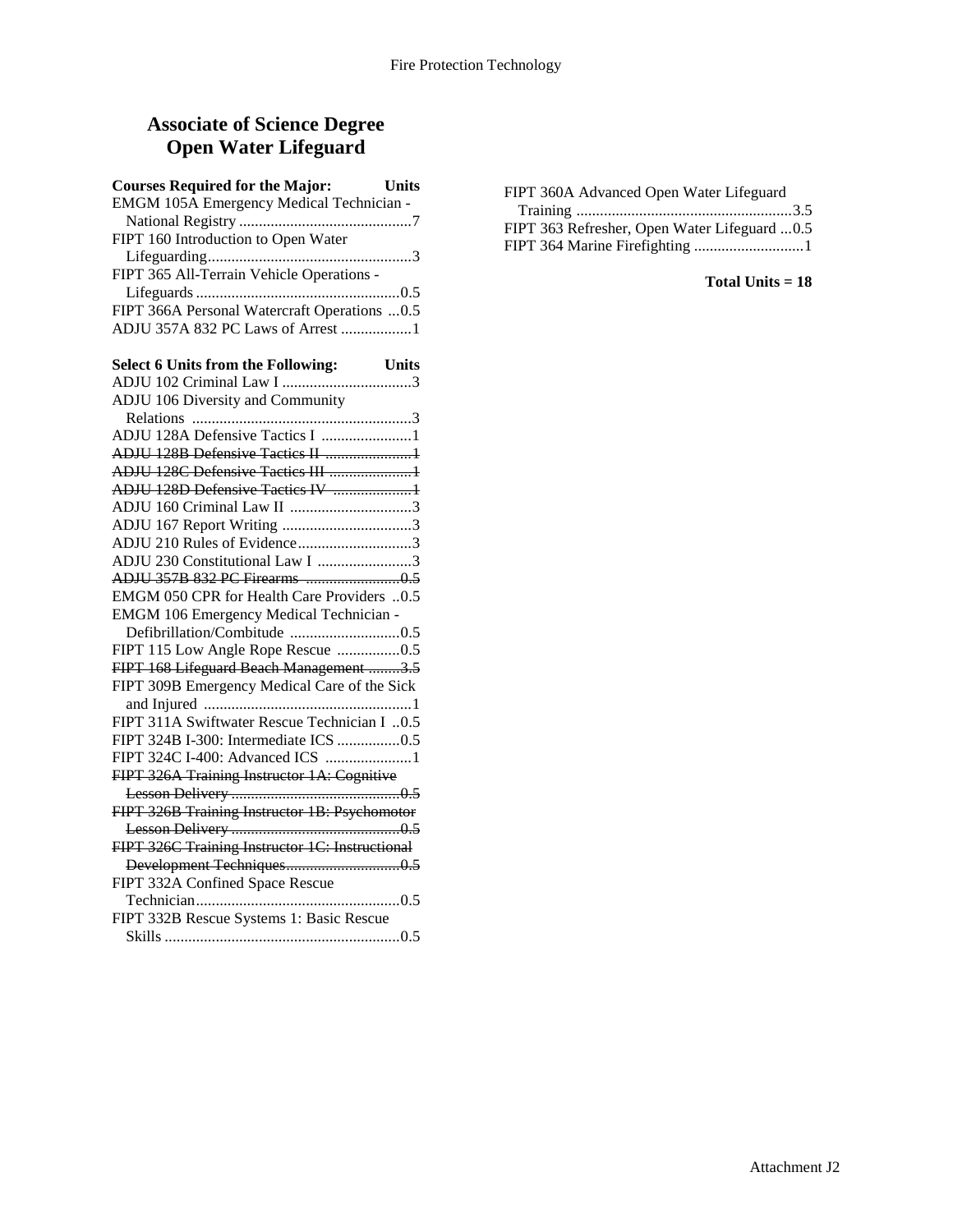Adoption of a program revision at Miramar College.

Proposed program revision at Miramar College:

# **Certificate of Performance Honors Global Competencies Certificate**

| <b>Courses Required for the Major:</b> Units                                |              |
|-----------------------------------------------------------------------------|--------------|
| ENGL 205 Critical Thinking and Intermediate                                 |              |
|                                                                             |              |
|                                                                             |              |
| <b>Select 3-5 Units from the Following</b>                                  |              |
| <b>Introductory or Higher Level Foreign</b>                                 |              |
| Languages:                                                                  | <b>Units</b> |
|                                                                             |              |
| SPAN 102 Second Course in Spanish 5                                         |              |
| SPAN 201 Third Course in Spanish 5                                          |              |
| SPAN 202 Fourth Course in Spanish 5                                         |              |
| SPAN 210 Conversation and Composition                                       |              |
|                                                                             |              |
| SPAN 211 Conversation and Composition                                       |              |
|                                                                             |              |
|                                                                             |              |
| TAGA 102 Second Course in Tagalog5                                          |              |
|                                                                             |              |
|                                                                             |              |
| <b>Select 6 Units from the Following:</b>                                   | <b>Units</b> |
| <b>ANTH 102 Introduction to Physical</b>                                    |              |
|                                                                             |              |
| <b>ANTH 103 Introduction to Cultural</b>                                    |              |
|                                                                             |              |
| <b>ANTH 104 Laboratory in Physical</b>                                      |              |
|                                                                             |              |
| ANTH 107 Introduction to Archaeology3                                       |              |
|                                                                             |              |
| ARTF 107 Contemporary Art3                                                  |              |
|                                                                             |              |
| $\triangle DTE$ 110 $\triangle$ of History Drahistoria to Cothic $\angle$ 2 |              |

| $1$ munopology                                |  |
|-----------------------------------------------|--|
| <b>ANTH 103 Introduction to Cultural</b>      |  |
|                                               |  |
| ANTH 104 Laboratory in Physical               |  |
|                                               |  |
| ANTH 107 Introduction to Archaeology3         |  |
|                                               |  |
| ARTF 107 Contemporary Art3                    |  |
|                                               |  |
| ARTF 110 Art History: Prehistoric to Gothic 3 |  |
| ARTF 111 Art History: Renaissance to          |  |
|                                               |  |
| ARTF 113 Arts of Africa, Oceania, and the     |  |
|                                               |  |
| ARTF 125 Art History: Arts of the Asian       |  |
|                                               |  |
| ARTG 118 Graphic Design History 3             |  |
| COMS 135 Interpersonal Communication 3        |  |
| COMS 180 Intercultural Communication 3        |  |
| ECON 120 Principles of Macroeconomics 3       |  |
| ENGL 101 Reading and Composition 3            |  |
| ENGL 105 Composition and Literature 3         |  |
| ENGL 208 Introduction to Literature 3         |  |

| ENGL 209 Literary Approaches to Film 3         |
|------------------------------------------------|
| ENGL 220 Masterpieces of World Literature I:   |
|                                                |
| ENGL 221 Masterpieces of World Literature II:  |
|                                                |
| ENGL 237 Women in Literature 3                 |
|                                                |
|                                                |
| HIST 120 Introduction to Asian Civilizations 3 |
| HIST 121 Asian Civilizations in Modern         |
|                                                |
| HUMA 101 Introduction to the Humanities I3     |
| HUMA 102 Introduction to the Humanities II 3   |
| HUMA 106 World Religions3                      |
|                                                |
| JOUR 202 Introduction to Mass                  |
|                                                |
| MARK 100 Principles of Marketing 3             |
|                                                |
| POLI 101 Introduction to Political Science3    |
| POLI 103 Comparative Politics3                 |
| POLI 140 Contemporary International            |
|                                                |
| SOCO 101 Principles of Sociology 3             |
| SOCO 223 Globalization and Social Change3      |
| SUST 101 Introduction to Sustainability3       |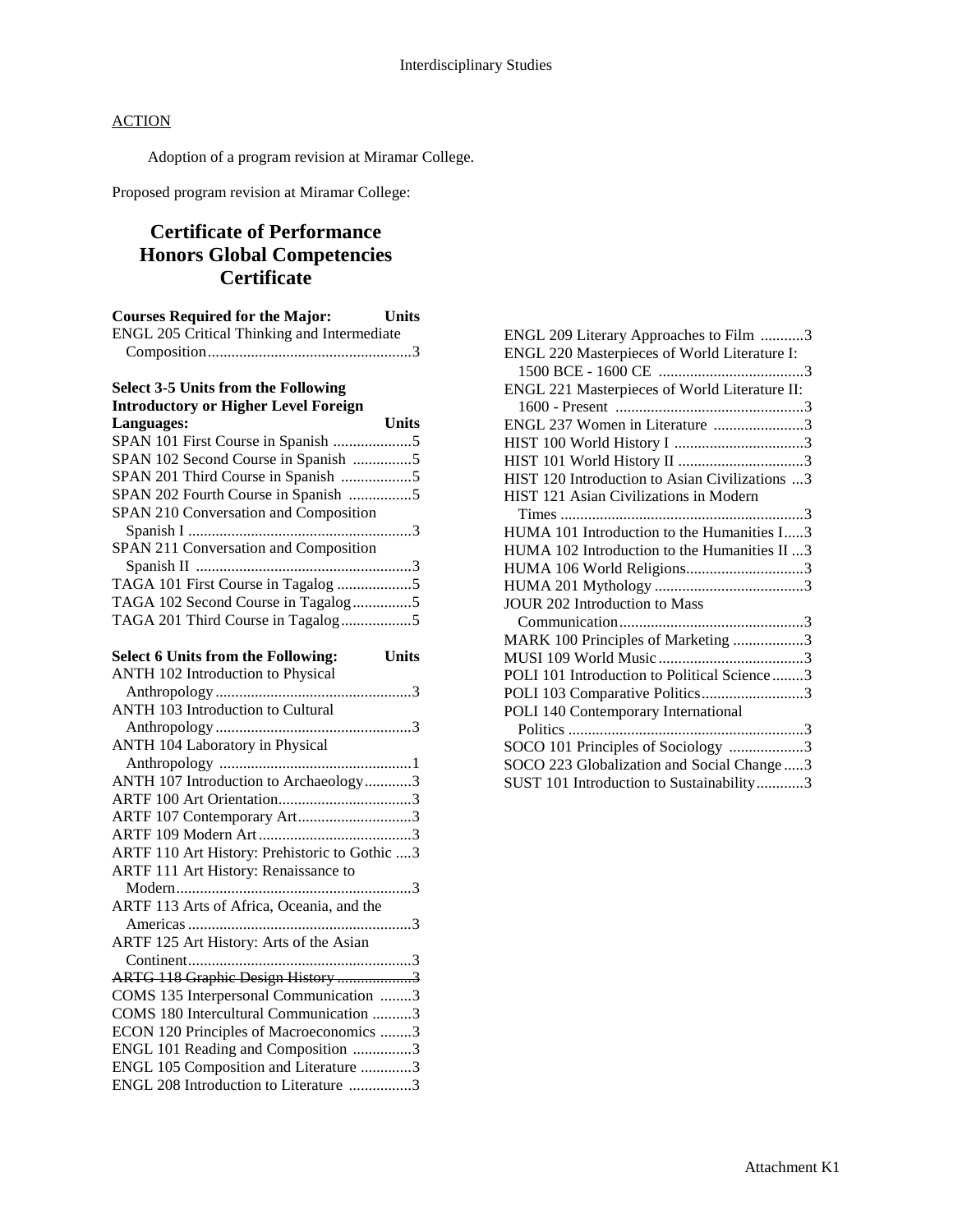| <b>Select 3 Units from the Following:</b>   | <b>Units</b> |
|---------------------------------------------|--------------|
| AVIA 133 Human Factors in Aviation3         |              |
|                                             |              |
| BIOL 135 Biology of Human Nutrition 3       |              |
| BUSE 150 Human Relations in Business3       |              |
| BUSE 201 Business Organization and          |              |
|                                             |              |
| CHIL 101 Human Growth and Development3      |              |
| CHIL 103 Lifespan Growth and Development3   |              |
| CHIL 141 The Child, Family and Community3   |              |
| CISC 181 Principles of Information Systems4 |              |
| GEOG 102 Cultural Geography 3               |              |
| GEOG 104 World Regional Geography3          |              |
| HEAL 101 Health and Life-Style 3            |              |
| PSYC 101 General Psychology 3               |              |
| PSYC 133 Psychology of Women3               |              |

**Total Units = 15 – 17**